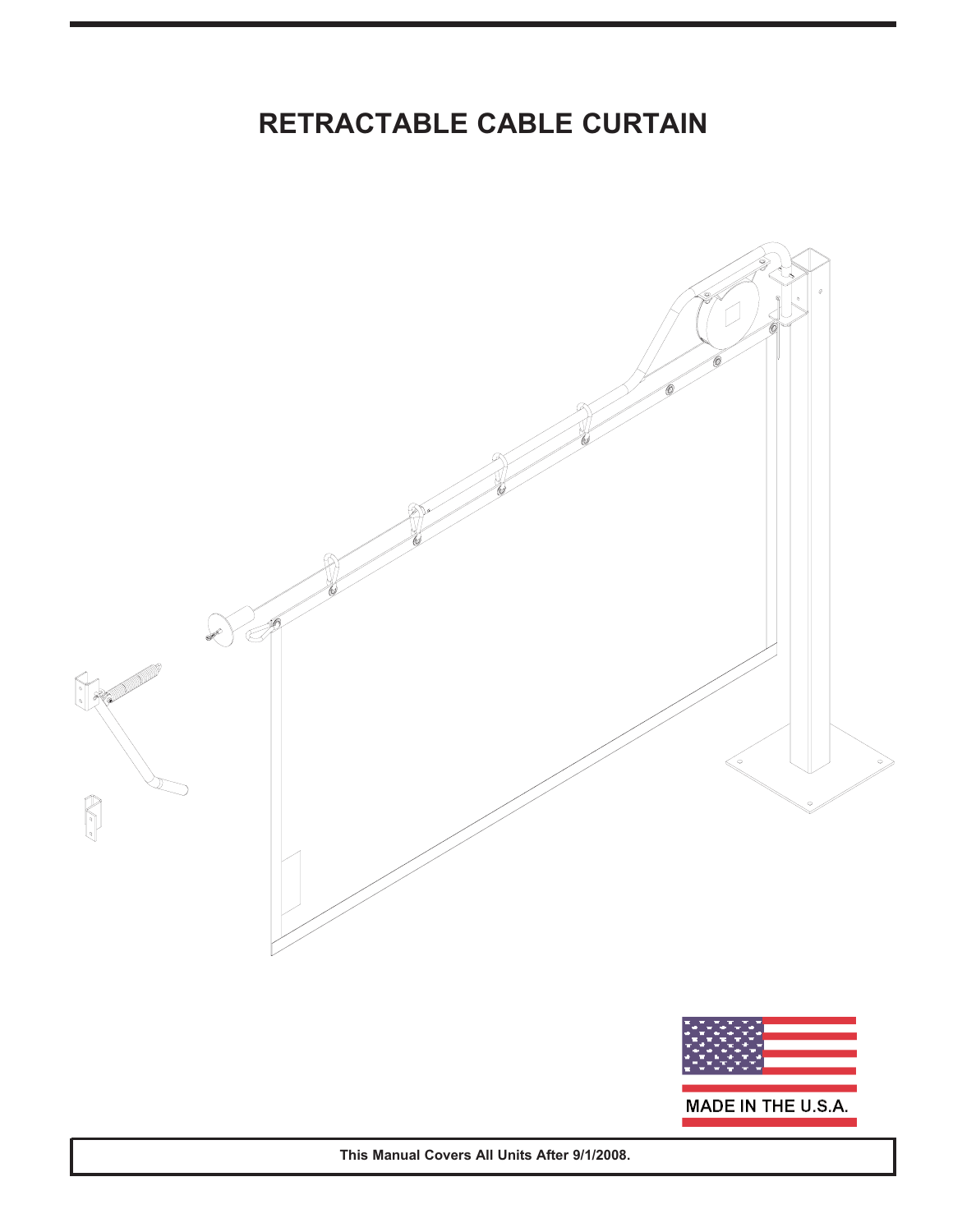# **PRODUCT INTRODUCTION**

## **TABLE OF CONTENTS**

| SUPPORT POST INSTALLATION 3 |
|-----------------------------|
|                             |
|                             |
|                             |
|                             |
|                             |
|                             |

### **INSTALLATION TOOLS REQUIRED**

### - 1/2" Socket/Wrench

- 7mm Wrench
- Drill (Cordless or Electric)
- 25' Tape Measure
- 6' Carpenters Level
- 6' Step Ladder
- Hammer Drill
- 3/8" Masonry Bit

### **RECOMMENDED MOUNTING FASTENERS**

*Mounting hardware not provided.*

| Wall    | <b>Fastener</b>                         |
|---------|-----------------------------------------|
| Wood    | 5/16" x 1 1/2" Lag Screw                |
| Steel   | 5/16" x 1" Bolt or Self Tap/Drill Screw |
| Masonry | 5/16" Anchor                            |

### **SPECIAL FEATURES**

- Heavy-Duty Industrial Materials
- Size Variations
- Fabric Choices
- Easy Operation
- Protection From Weld Flash and Debris
- Minimal Installation Time
- Easy removal for material handling equipment.

### **RECOMMENDED SERVICE PARTS**

Clamp, Cable, 2 Bolt, 3/32 (2) 16700044 Guide, Cable, X-Ten (1) 51350075<br>
Hook, Curtain, X-Ten (2) 52900011 Hook, Curtain, X-Ten (2) 52900011<br>Bolt. Eve. 1/4-20 x 3/4"ID x 1 3/16" OD (1) 67860123 Bolt, Eye, 1/4-20 x 3/4"ID x 1 3/16" OD (1) Spring, Extension, 1 1/4"OD x 7 5/8" x .207 (1) 70700072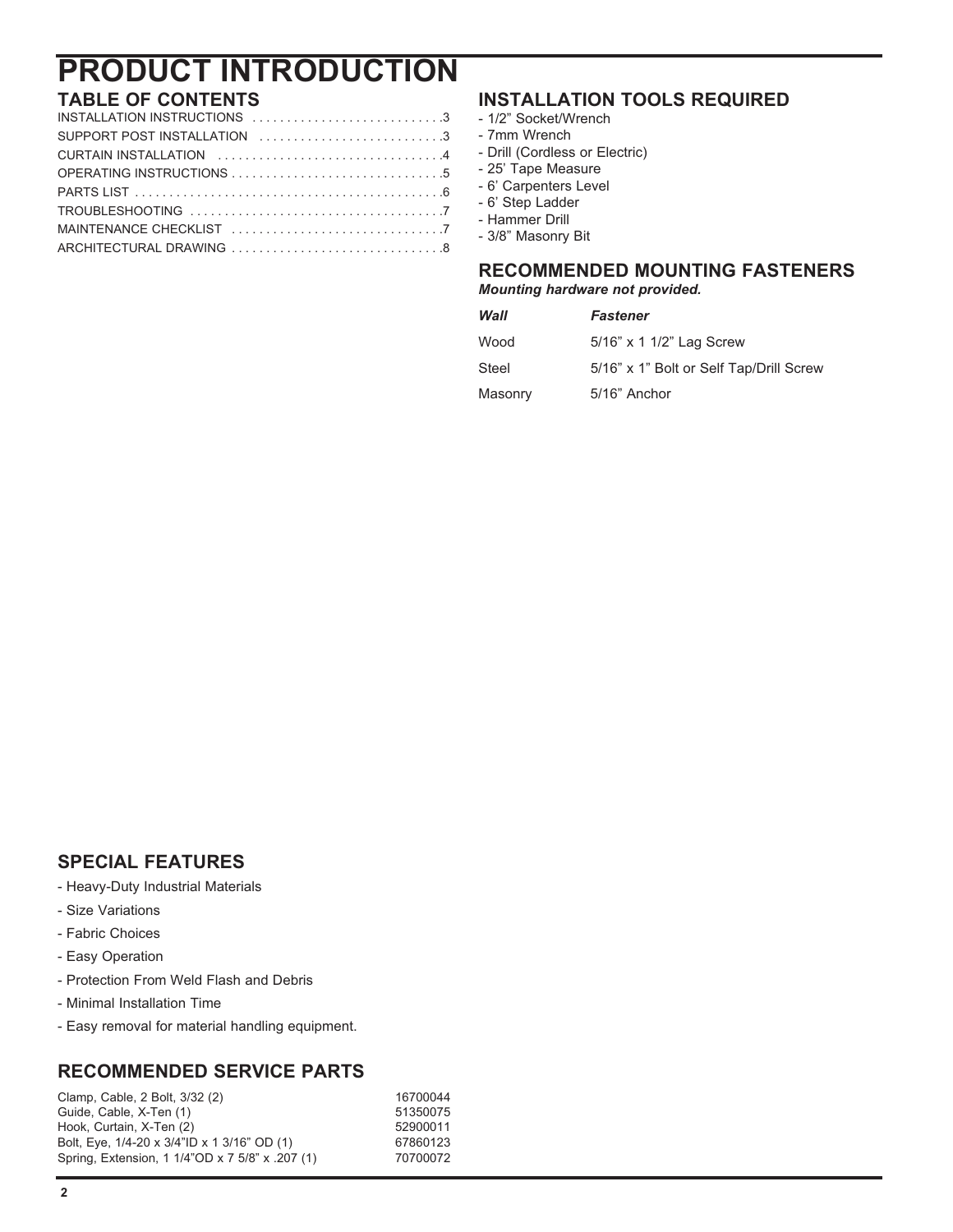# **SUPPORT POST INSTALLATION**



**When working with electrical or electronic controls, make sure that the power source has been locked out and tagged according to OSHA regulations and approved local electrical codes.**

# **! CAUTION !!!**

**A floor that is not sound may cause personal injury and/or equipment damage due to failure or collapse of the X-TEN.**

#### **It is important to verify the following basic information before starting with the installation.**

#### **TO PREVENT DAMAGE TO CONTENTS, STORE DRY BETWEEN 40° AND 80° F.**

#### *NOTE: The X-TEN can be installed either as a free standing unit or mounted to a wall.*

- 1. Which workstation and which side of the workstation is the unit to be located ?
- 2. If a base plate is not being used, how will the unit be mounted ?
- 3. Is anything buried in the floor where the anchors go ?
- 4. Does the installation allow for clearance for robotic, machining, welding or other types of operation ?
- 5. Does the installation meet all applicable robotic, machining, welding or other workstation safety requirements such as is contained in the following:
	- a. OSHA Instruction CPL 2-1.24 (Mechanical Power Presses)
	- b. UL Standard for Safety UL 325 (Door, Gate, Louver and Window Operators Systems)
	- c. ANSI RIA R 15.06-1999 (Industrial Robots and Robot Systems Safety Requirements)
- 6. Are any special work permits required?
- 7. Can material handling equipment (forklifts) be detoured during installation ?
- 8. How will the work area be barricaded ?
- 9. Does the customer wish to be present to observe ?
- 10. Check that floor is in sound condition and does not have cracks or other flaws so that the post will be plumb.
- 11. Plan the installation so that it will not interfere with the machining, welding or other work processes of the workstation.
- 12. Verify unit will fit into the location, *Figure 2.*
- 13. If the measurements do not agree, STOP

#### **NOTE:** *Prints included in the parts box supercede any prints included in this owners manual.*

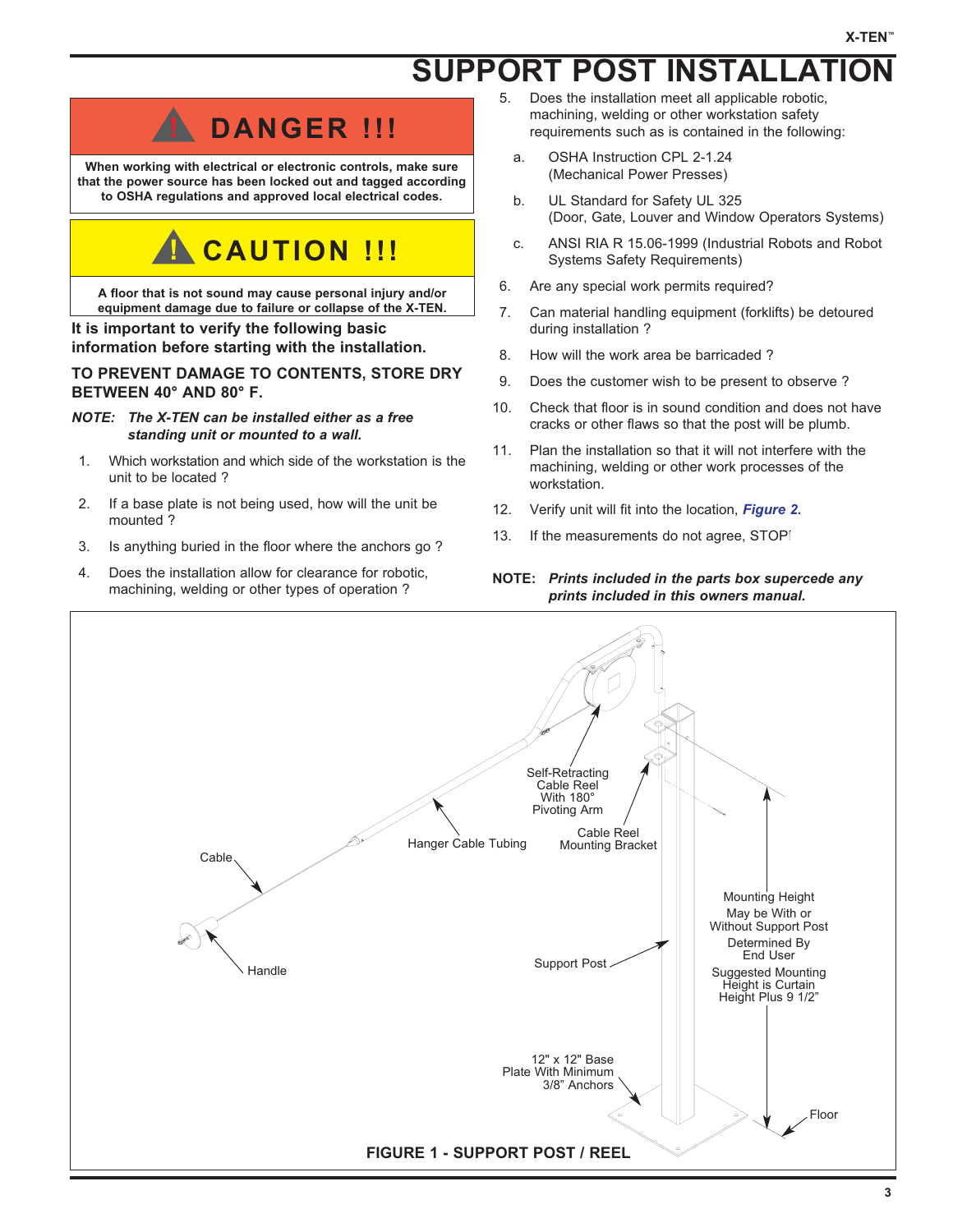# **HANGER / CURTAIN INSTALLATION**



- 1. Determine proper location of post..
- 2. Stand post into position.
- 3. Verify post is square and plumb using a 6' level.
- 4. Mark hole location, remove post and drill holes.
- 5. Anchor post base plate to floor using minimum (4) 3/8" anchors, *Figure 1.*
- 6. If support post is not used, proceed to HANGER INSTALLATION instructions.
- *Note: The maximum installation distance is 26'-6", which runs from outside of hanger mounting bracket to outside of latch mounting bracket.*

#### **HANGER INSTALLATION**

- *Note: Curtain may sag in the middle on wider doors, make sure not to mount to close to the floor.*
- 1. Fasten hanger mounting bracket to the support post or wall using (2) 5/16" fasteners, *Figure 1.*
- 2. Slide hanger into the mounting bracket hole and insert cotter pin, *Figure 1.*
- 1. Fasten curtain hooks into the curtain grommet holes.
- *Note: The curtain can be installed in either direction, as there is not specific front or back..*
- 2. Fasten hooks onto the hanger cable tubing, *Figure 2.*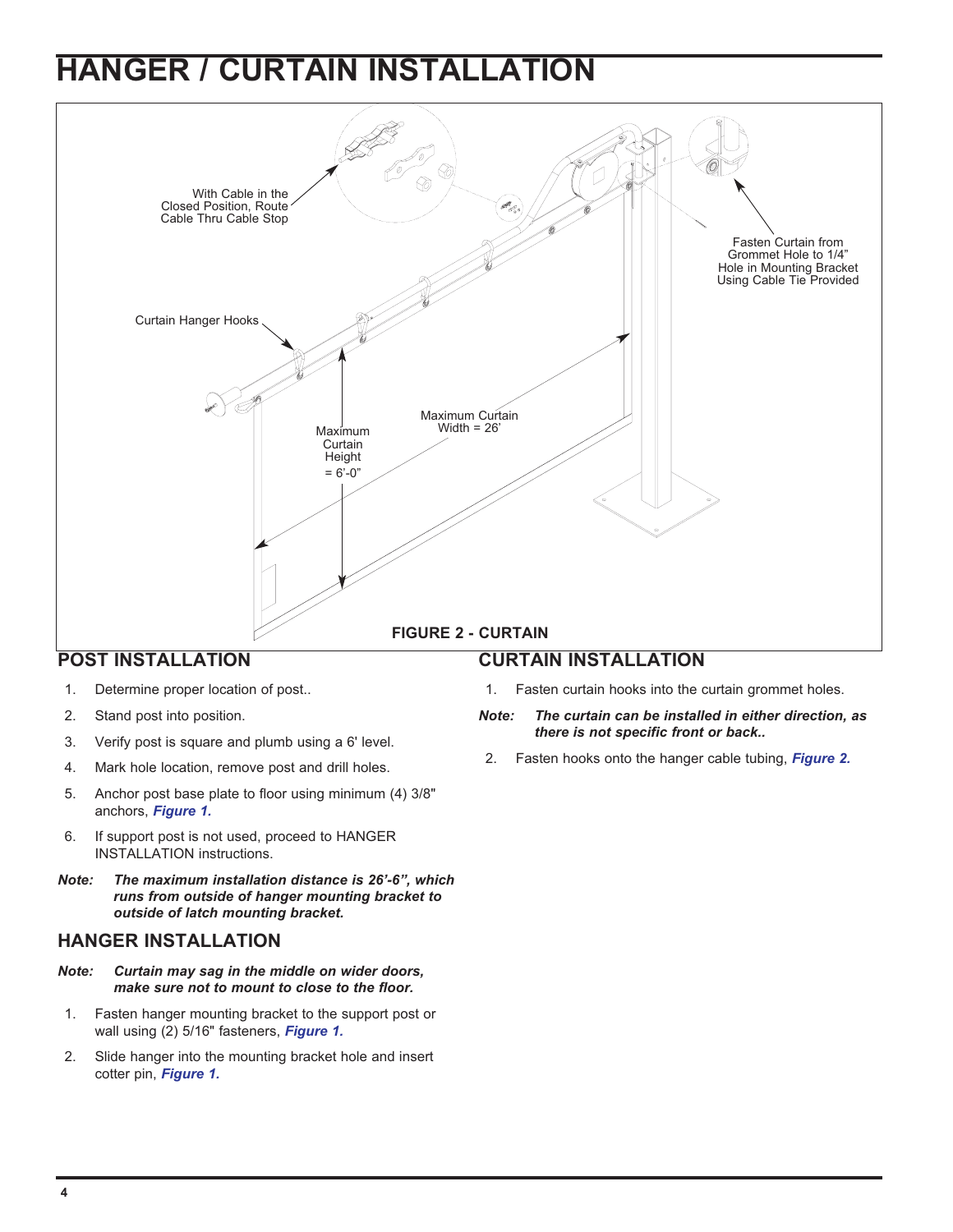### **LATCH INSTALLATION**

- 1. Locate tension mounting bracket to wall, *Figures 3 & 4.*
- 2. Locate latch bracket.

### **CABLE STOP INSTALLATION**

1. With cable in the full closed position, fasten the cable stop to the taught cable with tension arm at approximately 30-45°, *Figures 2 & 4.*

# **! WARNING!!!**

**DO NOT release the handle and let fly to the open position, as damage or injury may occur.**

## **OPERATING INSTRUCTIONS LATCH INSTALLATION**

#### **To Close:**

- 1. Firmly grasp onto the handle and slowly walk toward the tensioner.
- 2. Raise and/or release the tensioner arm.
- 3. Attach handle to the tensioner spring.
- 4. Rotate tension arm and lock into the latch bracket.
- 5. Pull curtain to closed position and fasten lead hook to the spring eyebolt.

#### **To Open:**

- 1. Remove lead hook from eyebolt.
- 2. Slide and stack curtain/hooks onto the hanger cable tubing.
- 3. Release the tensioner arm.
- 4. Disconnect the handle from the spring.
- 5. Slowly walk the handle toward the hanger with cable as level as possible, as the reel automatically winds the cable until the handle reaches the cable guide. If there is a bind, pull a few inches out of the reel and try again.
- 6. Unit may be rotated 90° in either direction while open for storage.



#### *Note: If additional tensioning devices are utilized the curtain may be used in three different directions.*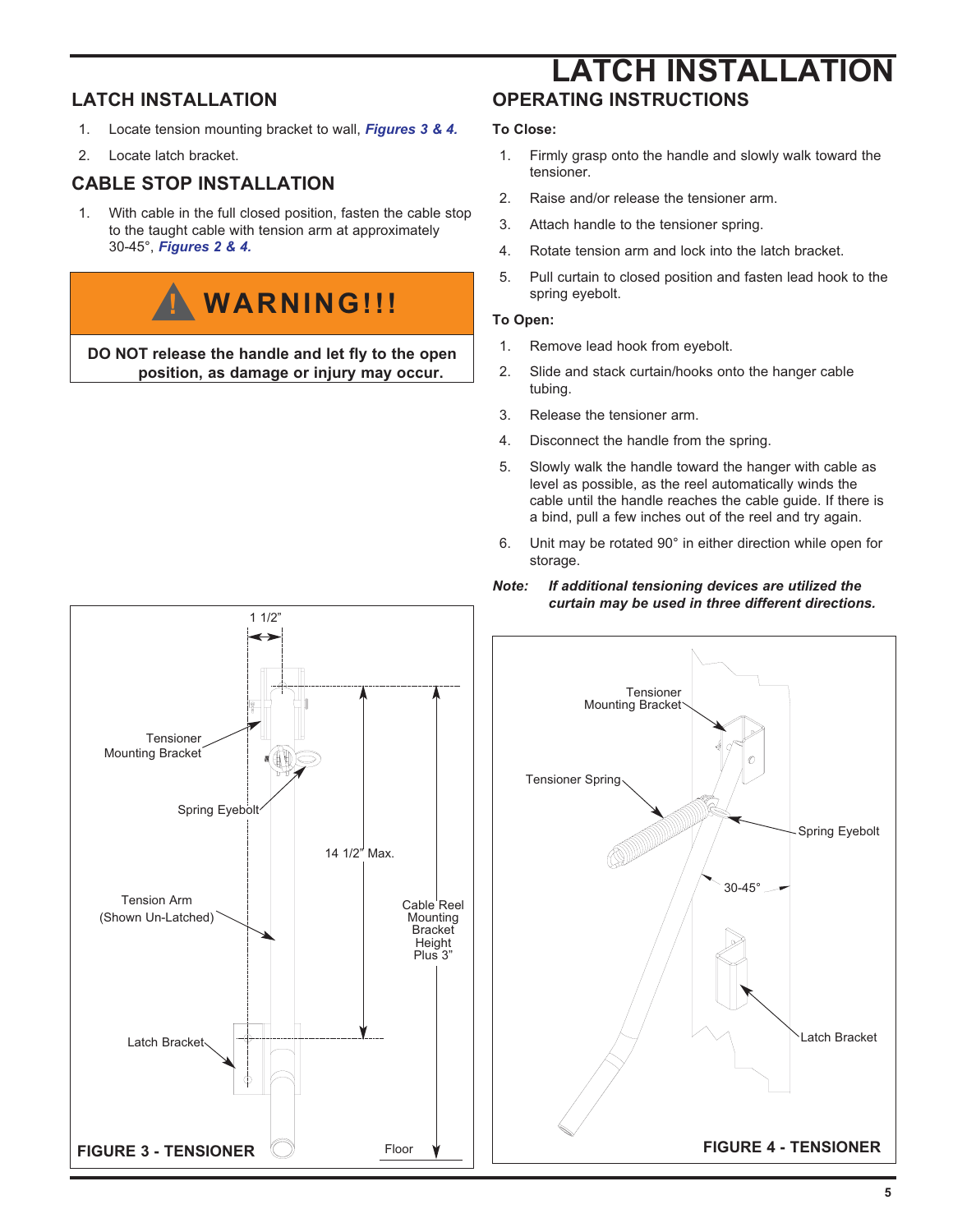# **SERVICE PARTS**

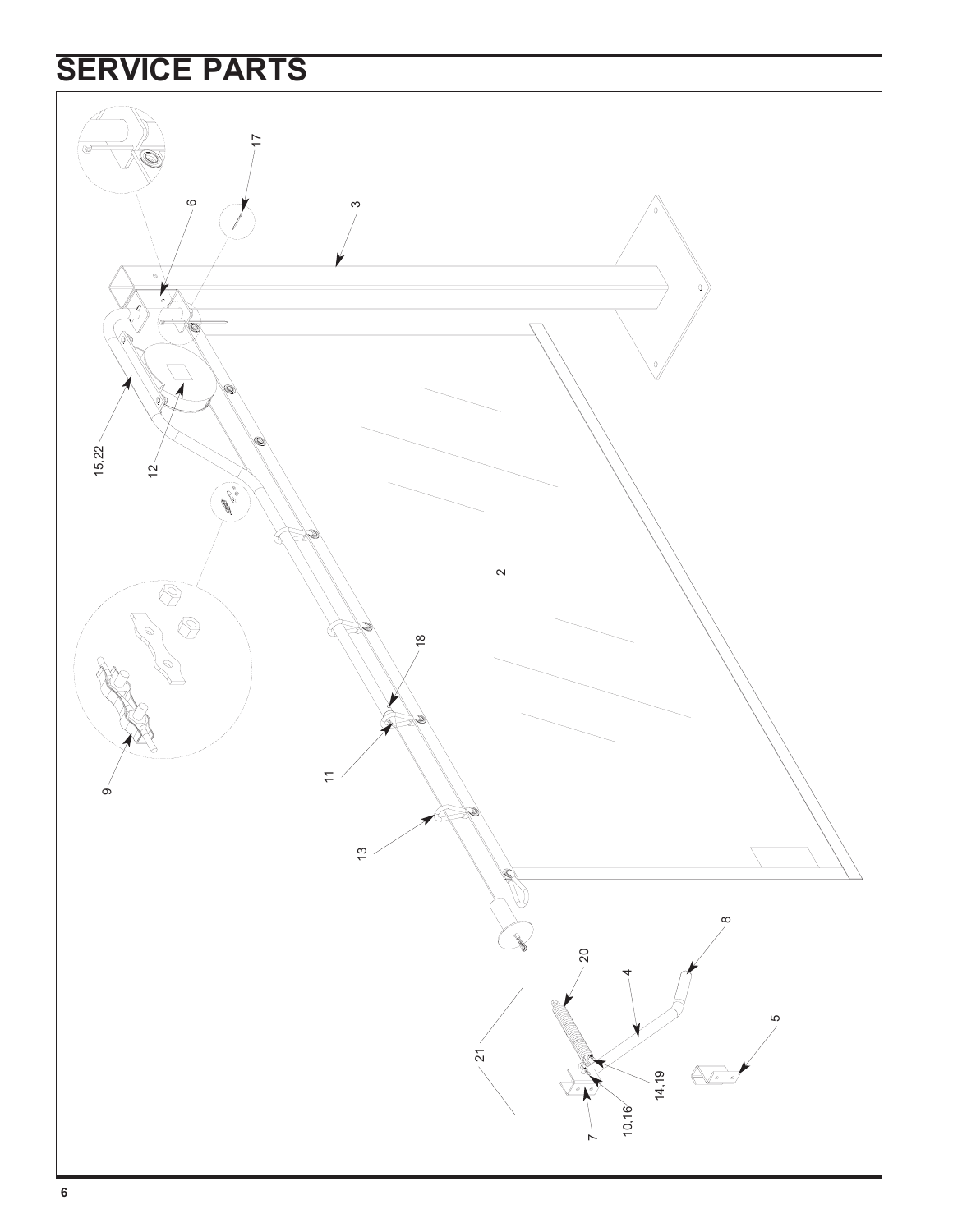# **SERVICE PARTS LIST / MAINTENANCE / TROUBLESHOOTING**

|                                           |     | <b>ITEMIQTY DESCRIPTION</b>                 | P/N      |
|-------------------------------------------|-----|---------------------------------------------|----------|
| 1                                         |     | X-Ten Unit                                  | 601      |
| 234567                                    |     | Curtain                                     | 601      |
|                                           |     | Support, Post                               | 7251     |
|                                           |     | Arm, Tensioner, X-Ten                       | 11500036 |
|                                           |     | Bracket, Latch, Tensioner, X-Ten            | 14501120 |
|                                           |     | Bracket, Mount, Hanger, X-Ten,              | 14501122 |
|                                           |     | Bracket, Mount, Tensioner, X-Ten            | 14501124 |
| $\begin{smallmatrix}8\9\end{smallmatrix}$ |     | Cap, Vinyl, 1"Ø x 4 1/2", BLK               | 16200011 |
|                                           |     | Clamp, Cable, 2 Bolt, 3/32                  | 16700044 |
| 10                                        |     | Clip, Bridgepin, 1/4-5/16" x .058, znc      | 16800002 |
| 11                                        |     | Guide, Cable, X-Ten                         | 51350075 |
| 12                                        |     | Hanger, Reel, Assembly, X-Ten               | 51900070 |
| 13                                        | a/r | Hook, Curtain, X-Ten                        | 52900011 |
| 14                                        | 1   | Nut, Hex, Nylon, Lock, 1/4-20, znc          | 55610001 |
| 15                                        | 4   | Nut, Hex, Nylon, Lock, 3/8-16, znc          | 55630005 |
| 16                                        |     | Pin, Clevis, 5/16 x 2 3/8", znc             | 64020053 |
| 17                                        |     | Pin, Cotter, 1/8 x 1 3/4", znc              | 64030006 |
| 18                                        |     | Screw, RHMS, PHLP, #8-32 x 3/8, znc         | 67850028 |
| 19                                        | 1   | Bolt, Eye, 1/4-20 x 3/4"ID x 1 3/16" OD     | 67860123 |
| 20                                        |     | Spring, Extension, 1 1/4"OD x 7 5/8" x .207 | 70700072 |
| 21                                        |     | Tensioner, Assembly, w/Latch, X-Ten         | 73000031 |
| 22                                        | 4   | Washer, Flat, 3/8 x 1 x .063. znc           | 74130001 |
|                                           |     |                                             |          |

| <b>PLANNED MAINTENANCE</b>                                                                                                        |      |   |                                   |   |   |   |              |                                                                                                                                                                                        |  |  |
|-----------------------------------------------------------------------------------------------------------------------------------|------|---|-----------------------------------|---|---|---|--------------|----------------------------------------------------------------------------------------------------------------------------------------------------------------------------------------|--|--|
| <b>CUSTOMER:</b>                                                                                                                  | JOB# |   |                                   |   |   |   |              | DATE:                                                                                                                                                                                  |  |  |
| <b>Recommended P.M. Intervals</b><br>(Time Shown In Months)<br><b>Planned Maintenance Task</b><br>36<br>18<br>24<br>30<br>12<br>6 |      |   | Inspect and Perform the Following |   |   |   |              |                                                                                                                                                                                        |  |  |
| Cable                                                                                                                             |      | x | x                                 |   | x |   | $\mathbf{x}$ | Inspect for fraying or wear.                                                                                                                                                           |  |  |
| Coil                                                                                                                              | x    | x | $\mathbf x$                       |   | x |   |              | Check for proper recoil.                                                                                                                                                               |  |  |
| Curtain                                                                                                                           |      |   | $\mathbf x$                       |   | x |   | $\mathbf{x}$ | Clean with warm non abrasive soapy water.                                                                                                                                              |  |  |
| <b>Mounting Hardware</b>                                                                                                          |      | x |                                   | X |   | x |              | Tighten all hardware.                                                                                                                                                                  |  |  |
| <b>Overall Unit</b>                                                                                                               | x    |   | X                                 |   | X |   |              | Operate unit and make sure all operations are<br>functioning properly.<br>Perform visual inspection for damage.<br>Use air hose to remove dust and debris.<br>Replace any worn labels. |  |  |
| Spring<br>x                                                                                                                       |      |   | X                                 |   | X |   |              | Verify spring holds unit in the closed position.                                                                                                                                       |  |  |

| <b>PROBLEM</b>                                 | <b>REMEDY</b>                                                                                                                                                                                                                  |
|------------------------------------------------|--------------------------------------------------------------------------------------------------------------------------------------------------------------------------------------------------------------------------------|
| Curtain                                        | The curtain provides a safety barrier against sparks, harmful light emissions and physical contact with the<br>machine by the operator. Hooks are fastened to the curtain grommets to hang the curtain from a guide<br>lcable. |
| Curtain or tension arm<br>will not fully close | Make sure curtain stop is properly set.                                                                                                                                                                                        |
| Curtain does not open<br>lautomatically.       | Curtain MUST be manually stacked onto the hanger to remove weight from the cable prior to releasing<br>cable.                                                                                                                  |